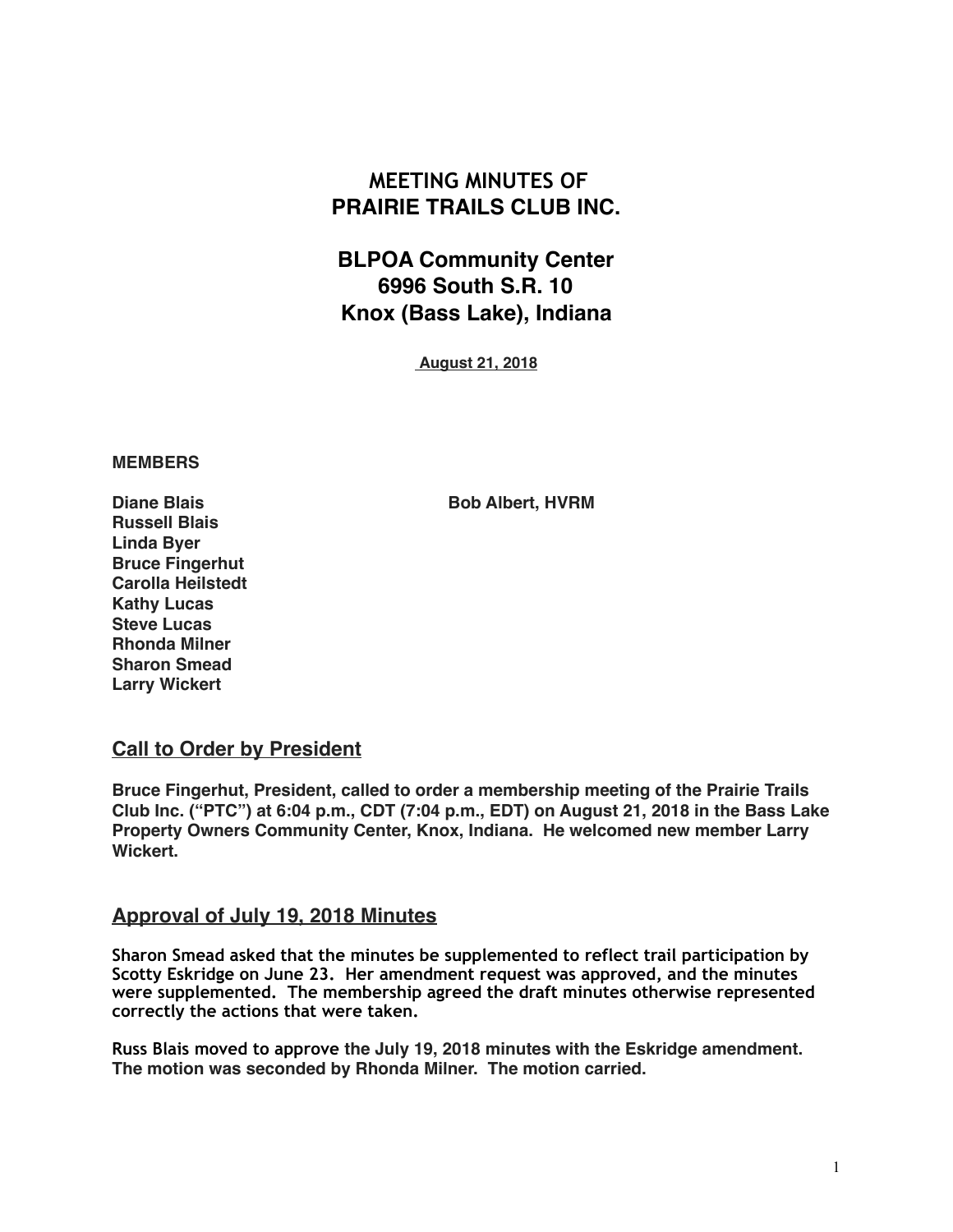## **Treasurer's Report**

**Kathy Lucas circulated among the members a written copy of the Treasurer's Report. The following summarizes the report:**

### **1) First Farmers Bank & Trust (FFBT)**

| Balance forward from 7/19/18                                                    |                                                                                                          |            | \$24,222.86 |
|---------------------------------------------------------------------------------|----------------------------------------------------------------------------------------------------------|------------|-------------|
| 7/26/18 Check 1013 to Les Jensen<br>(1/2 authorized contract for trail repairs) |                                                                                                          | (3,500.00) |             |
| 7/31/18 Check 1014 to Carpenter Oil<br>Gas for blower used by Warren Burke      |                                                                                                          | (20.15)    |             |
| 8/9/18 Deposit<br>Membership & donation: Sharon Smead                           |                                                                                                          | 50.00      |             |
| 8/918 Deposit<br>Memberships: Linda & Paul Byer                                 |                                                                                                          | 50.00      |             |
| 8/16/18 Check 1015 to Les Jensen<br>(Last 1/2 payment for trail repairs)        |                                                                                                          | (3,500.00) |             |
| 8/20/18 Mobile Deposit                                                          | (Memberships: Betty Lucas, Yancy Lucas,<br>Nadia Corral Frias, Tabitha & Chris Balzer)                   | 125.00     |             |
| 8/21/18 PayPal Transfer (less fee)                                              | (Memberships: Laura VanMeter & Rhonda Milner)                                                            | 47.94      |             |
|                                                                                 | 8/21/18 Check 1016 to Starke Co Hwy Dept (1,237.48)<br>(Safety signage for county roads & intersections) |            |             |
| Ending FFBT balance as of 8/21/18                                               |                                                                                                          |            | \$16,238.17 |
| <b>Northern Indiana Community Foundation (NICF)</b><br>2)                       |                                                                                                          |            | 3,927.08    |

**Total of 2 accounts**: **\$20,165.25**

**Bruce asked Kathy if Buckeye Pipeline had sent the anticipated \$600 match. She said she had not yet received it.**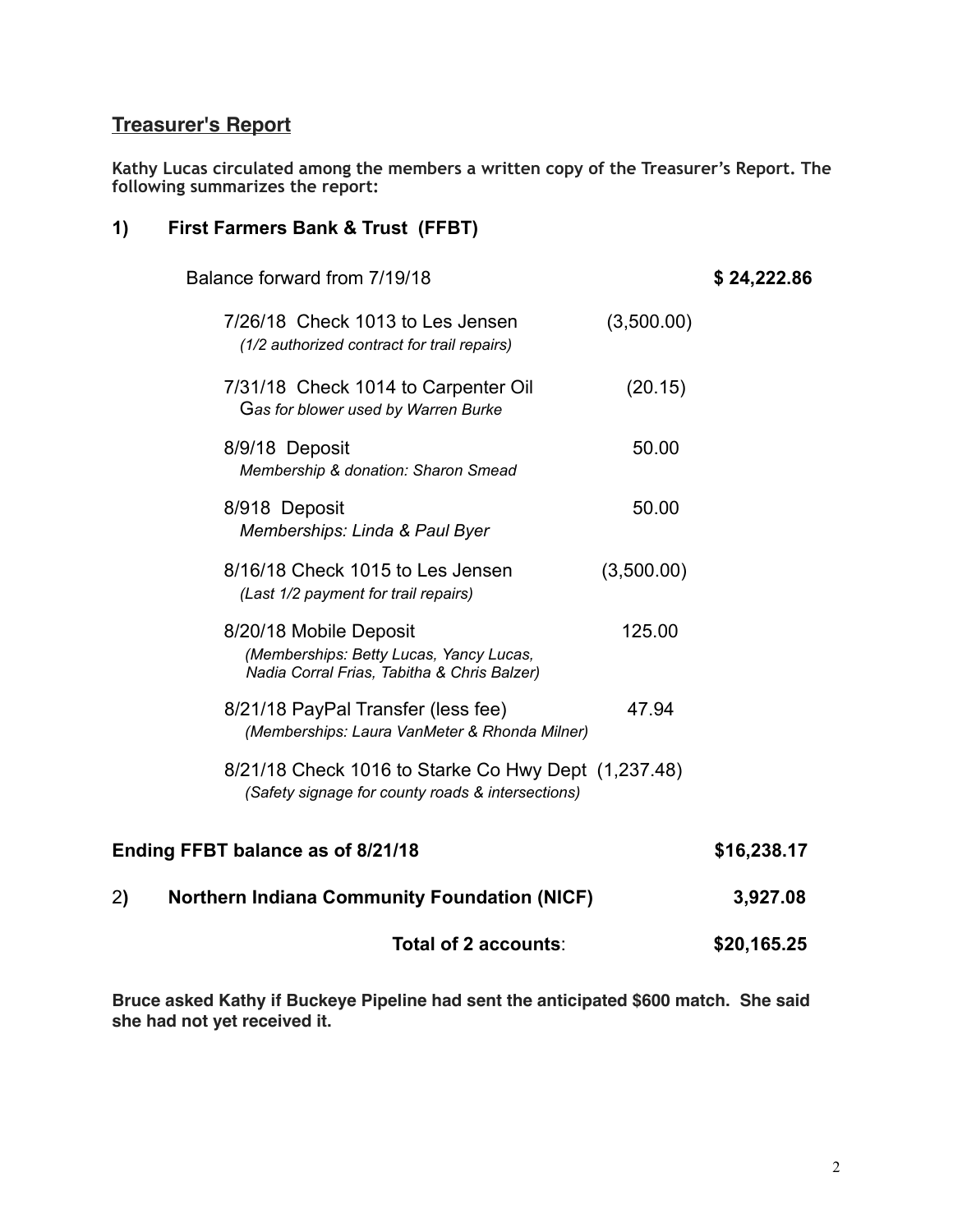**Rhonda moved to approve the Treasurer's Report. Linda Byer seconded the motion. The motion carried.**

## **Report of USBR35 and ADT Sign Placement in North Judson**

**Steve Lucas said the Town of North Judson placed the combined US Bike Route 35 and American Discovery Trail signage on August 9. The Town also placed the first new blackand-gold Erie Trail sign at the trailhead on Main Street. Funding for sign construction was provided by a generous donation from the Hardesty Memorial Fund in association with the Starke County Community Foundation.** 

**Kathy added that Andrew Rowe, North Judson Clerk-Treasurer, was key to accomplishing the project and getting people together to celebrate the success of the PTC and partners. Town Superintendent Marshal Horstman and municipal employees Jason Manns and Kim Kapp set the signs at no additional cost to the PTC. Representing the Starke County Community Foundation on August 9 were Jessica Martinovic and Miranda Shepherd.** 



**Nan Wellman donated to the effort by having OTES make the signs at a reduced cost. Graphic design to include the official logos of both the ADT and USBR35 in similar sizes, with directionality, was developed by Yancy Lucas for the PTC and Amanda Brewer for OTES. Nan and Amanda represented OTES and Steve and Kathy represented the PTC at the celebration. Peggy Bohac assembled a thorough image catalog for the August 9 events, including the one shown above, and was the correspondent for a front page news report published in** *The Leader* **on August 17. WKVI also provided coverage.**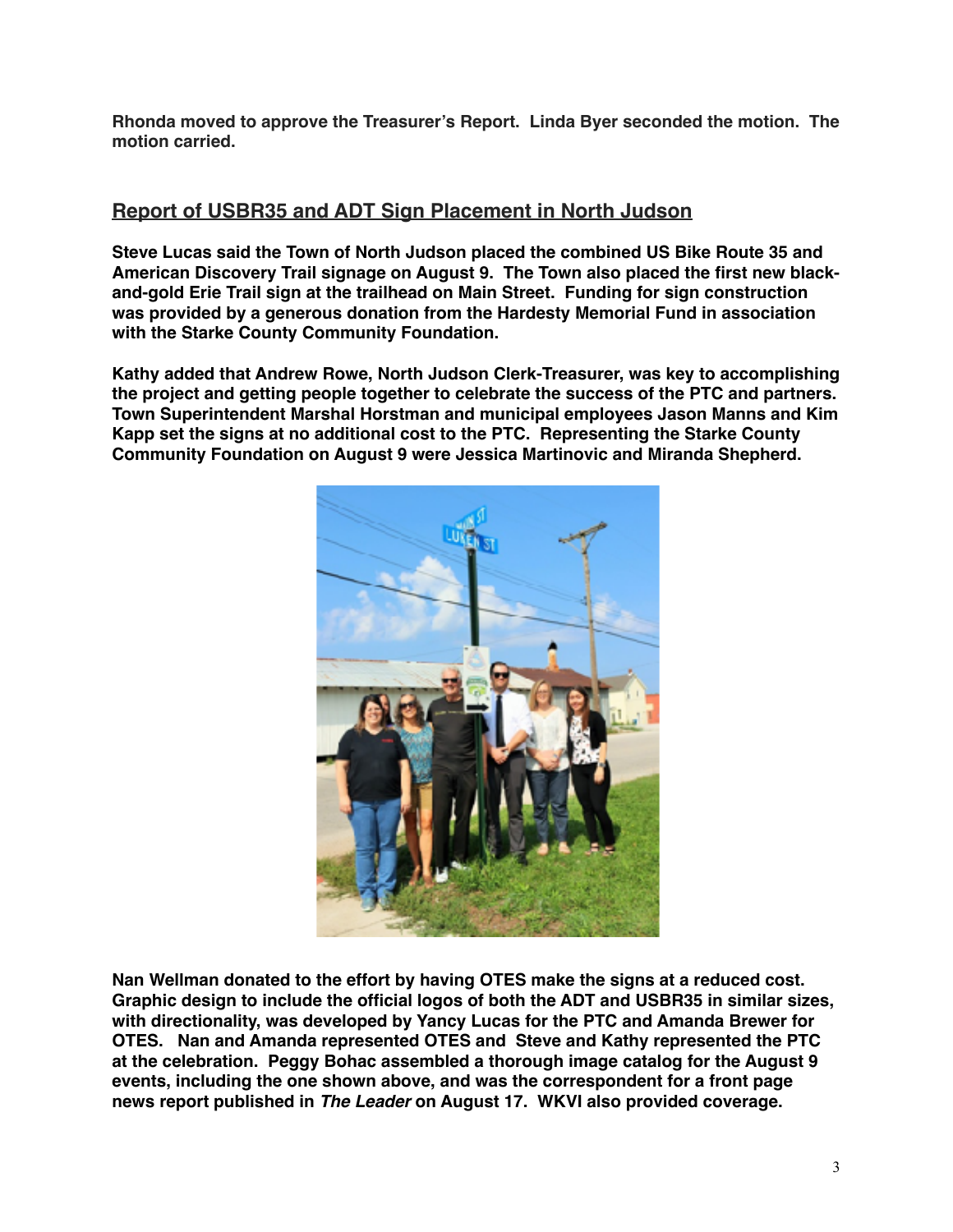

**Diane Blais reflected that the North Judson signage was an important accomplishment, and it was nice to have the positive publicity. Bruce said he has driven the streets where the signs are posted and they look good. On August 26, Kathy took the image above at the western end of the Erie Trail along Main Street.**

### **Report of Pavement Repair and Contract Completion**

**Kathy reported that as anticipated in the July meeting, she and Carolla Heilstedt worked with Bruce to finalize a written contract with Les Jensen for Erie Trail repairs. A contract in the total amount of \$7,000 (two payments of \$3,500 each) was able to address all three locations identified as priorities in the May PTC meeting: "asphalt pavement and repair west of …Range Road, Fell Ditch and Aldine." In addition to contractual requirements, Les Jensen repaired several spots as a community service.**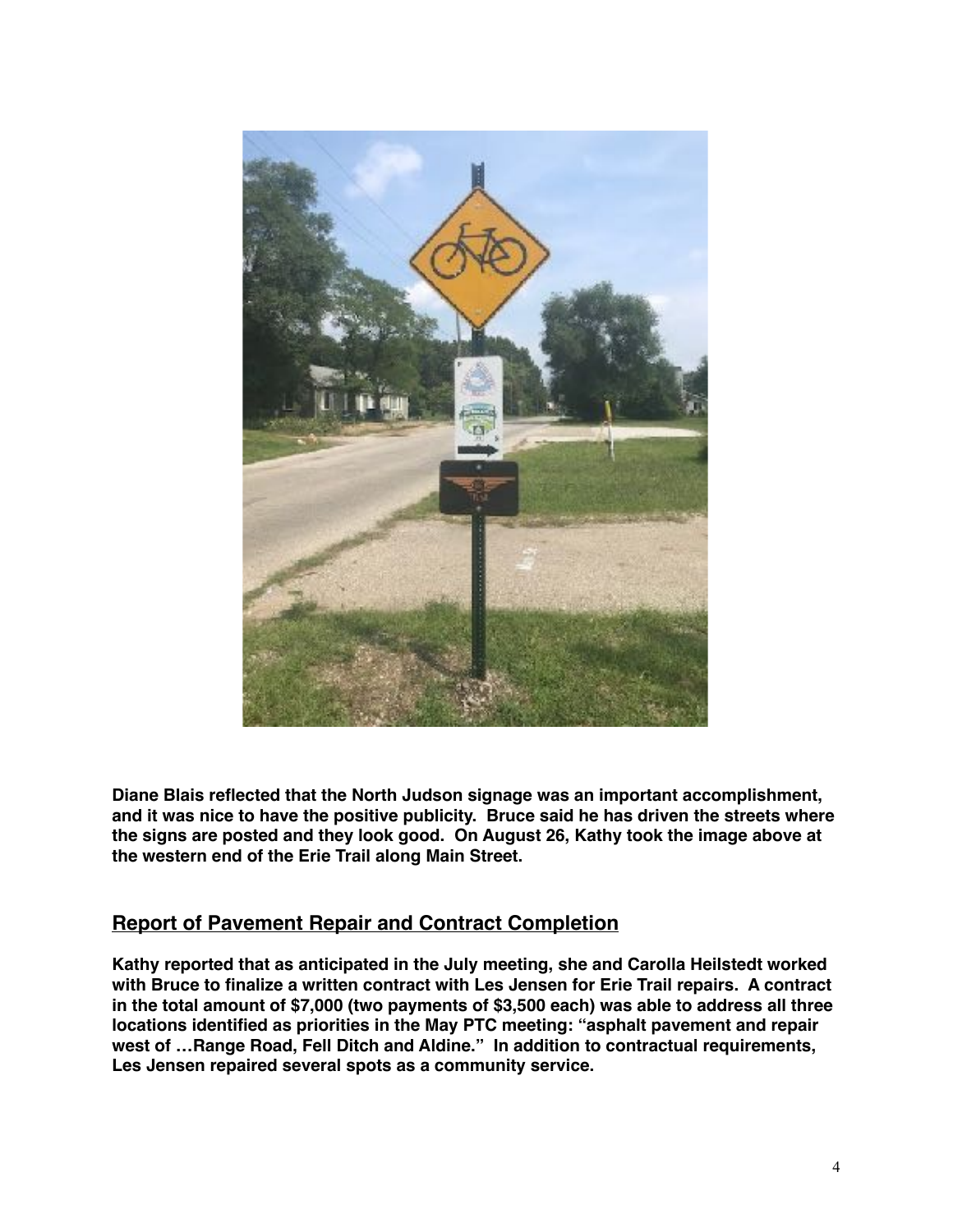

Image by Sharon Smead near Fell Ditch Bridge

**Kathy thanked Paul and Linda Byer for inspecting Jensen's work prior to final approval. The Byers and Jensen conferred, and he agreed to augment efforts west of Range Road where subsidence had caused significant depressions in the pavement.** 

**Larry said he was impressed by the repairs undertaken on the Erie Trail. He rides the trail frequently. Following Jensen's efforts, Larry reflected the places that were most in need of repairs were "paved and nice". The PTC's successful maintenance project was a significant factor in his decision to join the organization.**

**Bruce said he was pleased with the repair effort. Maintenance is critically needed for the trail and these repairs were an excellent beginning.**

**Russ said the trail is now safer. Having two tricky bumps smoothed west of Aldine was a really good thing. The effort shows that the PTC is serious about supporting Erie Trail maintenance. "It's a lot better, it's a lot safer."**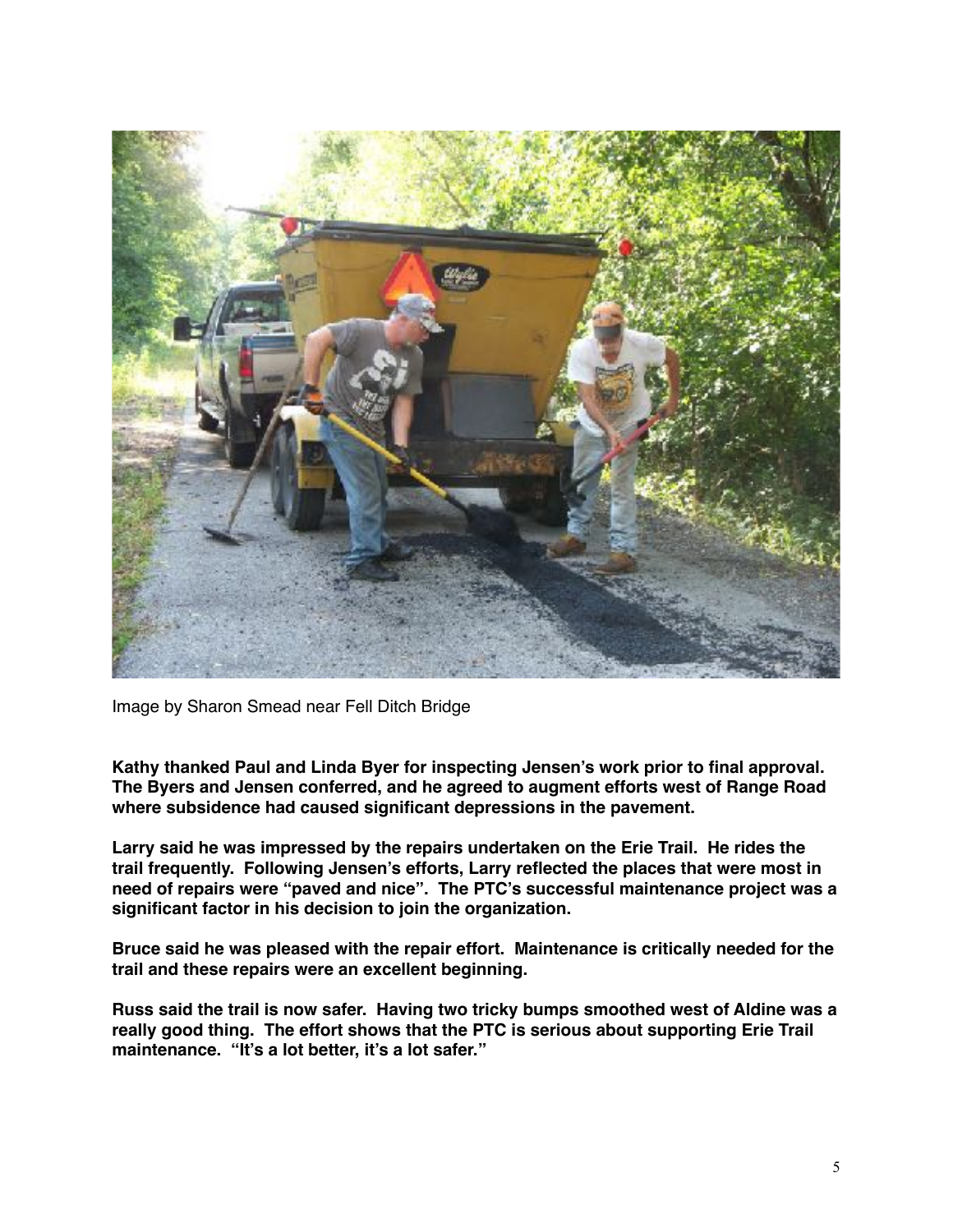

Image by Peggy Stalbrink west of Range Road

**Kathy said when she delivered the final \$3,500 payment to Jensen, he suggested the possibility of sealing segments of the trail on a per-tank basis. Jensen added he would later calculate costs and make a proposal to the PTC.**

### **Action on August 7 BIC Committee Recommendations**

**The BIC ("Branding, Identity and Continuity") Committee met on August 7 to advance signage priorities and placement. Members who attended were Russ, Linda, Carolla, Paul, Kathy, Steve, Yancy and Sharon. "Draft Notes from BIC Committee Meeting" were distributed during the PTC meeting. A summary of action items from the notes follows:**

### **Placement of new ERIE TRAIL signs on main stem**

Purchase eight 8-foot long metal posts for placement of black-and-old gold ERIE TRAIL signs (top) and combined USBR35/ADT TRAIL signs (bottom) along the main stem of the Erie Trail. Also, purchase additional tamper-resistant hardware as appropriate to attach signage on 7-foot and 8-foot posts.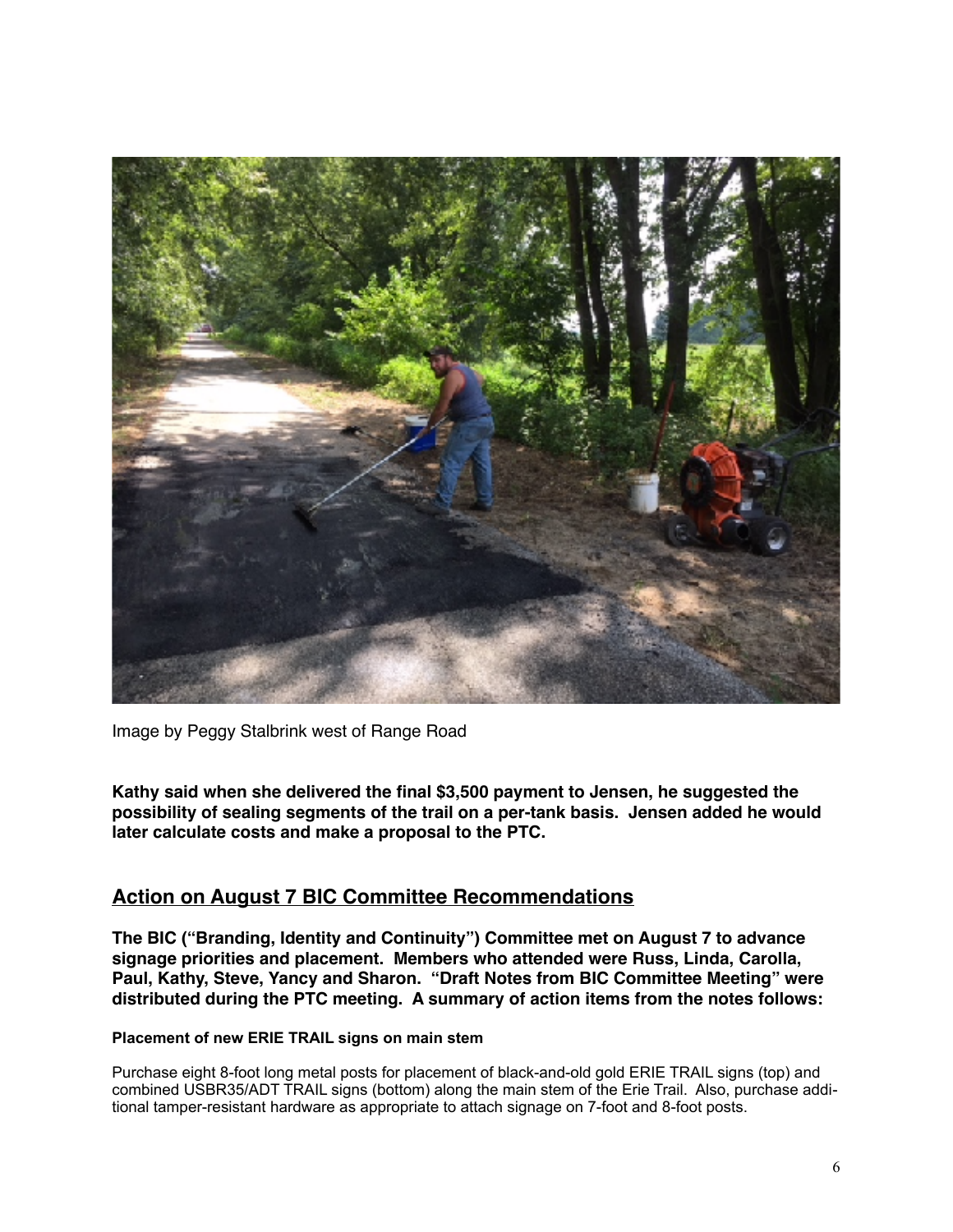Purchase Sacrete (or similar) post cement for secure but removable posts. Reference Yancy's graphics to help guide location of placement. Membership is authorized to place posts as outlined.

#### **New caution signs (effectively also information signs) to indicate "Plank Bridge" at Bogus Run and Fell Ditch**

Purchase two yellow diamond-shaped signs (the shape for "caution") for each of Bogus Run and Fell Ditch. Steve is authorized to explore interest from OTES and TCS for supplying signs that would state "Bogus Run Plank Bridge" and "Fell Ditch Plank Bridge". Costs should also be compared relative to signage that state merely "Plank Bridge". If both potential suppliers have interest, the BIC Committee would determine which is the more attractive bid.

#### **Developing new informational signage**

Due to the complexity of trail routes extending from the intersection of the Erie Trail and CR 800 South, this site is the first priority for directional assistance and for Bass Lake interpretation. Images have been collected for Lena Park interpretation, and this site seems less likely to suffer vandalism because of proximity to a residence. The site is the second priority for interpretation. Financial and time constraints may delay implementing a lesser priority. If practicable, Aldine is the third priority for interpretation. The site would lend itself to town history, including a railroad whistle stop, as well as the 1911 *Vin Fiz* flight. But whether signage for interpretation is now feasible, the site would serve well and should be advanced for wayfinding.

Russ and Yancy are authorized to coordinate the effort to develop informational signage within these guidelines. Steve would assist them as requested—as well as any other PTC member who wishes.

**Bruce urged that serious consideration be given to incorporating the PTC's QR Code into the signage initiative. A QR (abbreviated from "Quick Response") code is a machine readable matrix that contains information about the item to which it is attached. He said the PTC's QR Code is active but not attached to our website. Russ responded that he and Yancy would include the PTC's QR Code in signage discussions.**

**Bruce suggested an additional opportunity for an interpretative site might be the remains of a train signal bungalow east of C.R. 200E. He said he would not want to pursue this possibility unless supported by the Hoosier Valley Railroad Museum. He then asked Bob Albert, HVRM liaison, whether he would be willing to take a look at the site with him. Bob responded that he would. This concept was made a contingent fourth priority to be added as the final sentence of for "Developing new informational signage": If approved by the Hoosier Valley Railroad Museum, add interpretative signage for the train signal bungalow east of C.R. 200 East."**

**Steve moved to approve the referenced recommendations of the BIC Committee, with the addition of the fourth contingent priority for the signal bungalow, as PTC action items. Diane second the motion. The motion carried.** 

### **Discussion of Bridge Maintenance**

**Linda urged that maintenance be performed this autumn on the Bogus Run Bridge and the Fell Ditch Bridge. Bruce agreed and said they should be power washed and sealed. There was a suggestion a PTC workday should be dedicated for these purposes. The subject is expected to be placed on the agenda of the next meeting.**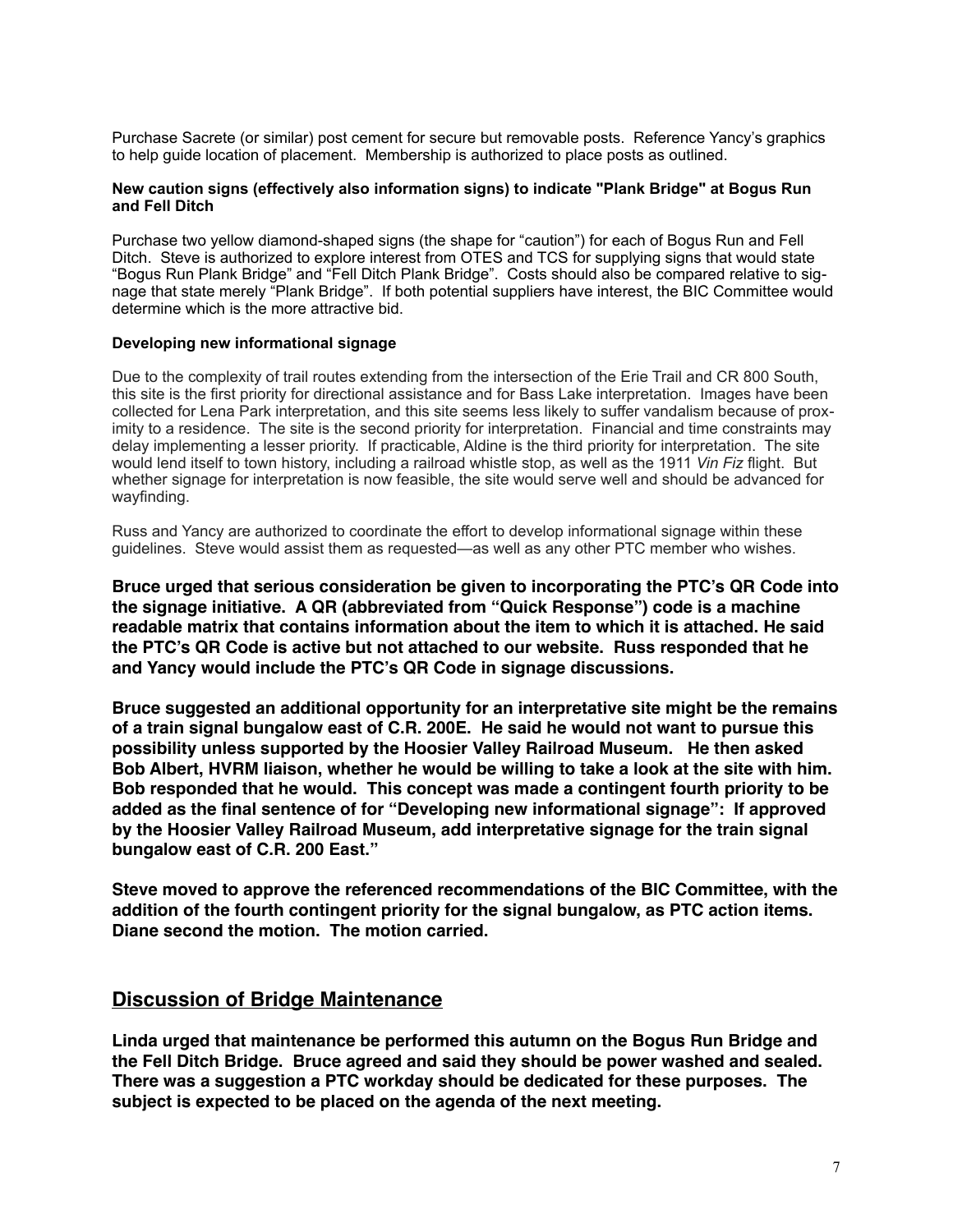# **Discussion of Restrictions on Gifts and Grants**

**Bruce reflected upon the need to present a clear understanding within the PTC and to potential donors as to purposes for which funds can be allocated. As a general concept, PTC funds should be expended as approved by the board of directors or the members and not encumbered by use restrictions. He acknowledged there were exceptions to the concept, such as when the PTC successfully pursues a grant application. The grantor will typically restrict usage to purposes specified in the grant. Also major projects such as new trail construction are often performed on a cost-share basis, and funds need to be secured that can be dedicated to the cost-share project.**

**Bob referenced his experiences with a non-profit organization (not the HVRM), where a handful of specific dedicated options for donations were provided as check-offs on the membership form, with one option being unrestricted. Having check-offs with described purposes within the organization's mission increased the amount of donations received overall. The nonprofit would consider a donation made outside the check-off options, but it might ask a donor to redirect to an existing check-off if the proposal did not fit the nonprofit's mission.**

**Diane said a similar approach is applied by the BLPOA. On the annual membership form in addition to the required annual fee, persons can select from a short list any of several voluntary donations.**

**Larry said he supported the concept of having membership fees and donations go into a fund that is limited only by the PTC's missions. But crafting a reasoned listing that showed exceptions to the concept would be a good strategy.**

**Bruce suggested and the membership agreed directions regarding gifts and grants should be revisited at the next meeting with the hope of developing a policy statement. The subject is expected to be placed on the agenda of the next meeting.**

### **Membership Drive**

**Bruce renewed an expressed intention to write to former members who might rejoin the PTC. He may also write to persons who have not been members but he believes may have an interest.**

**During the March 22, 2016 meeting, Rhonda reflected that in a prior year the PTC had agreed August 1 was the date by which dues for membership should be paid. Members affirmed the August 1 date during the March 2016 meeting. According to the minutes, "there was a consensus that the August 1 date should be affirmed for 2016 and applied indefinitely going forward."**

**Kathy reflected that most active PTC participants are current with their dues, but the email list includes persons who have not paid for multiple years. Sharon reflected that to perform the functions of membership, such as voting or holding office, a person should**